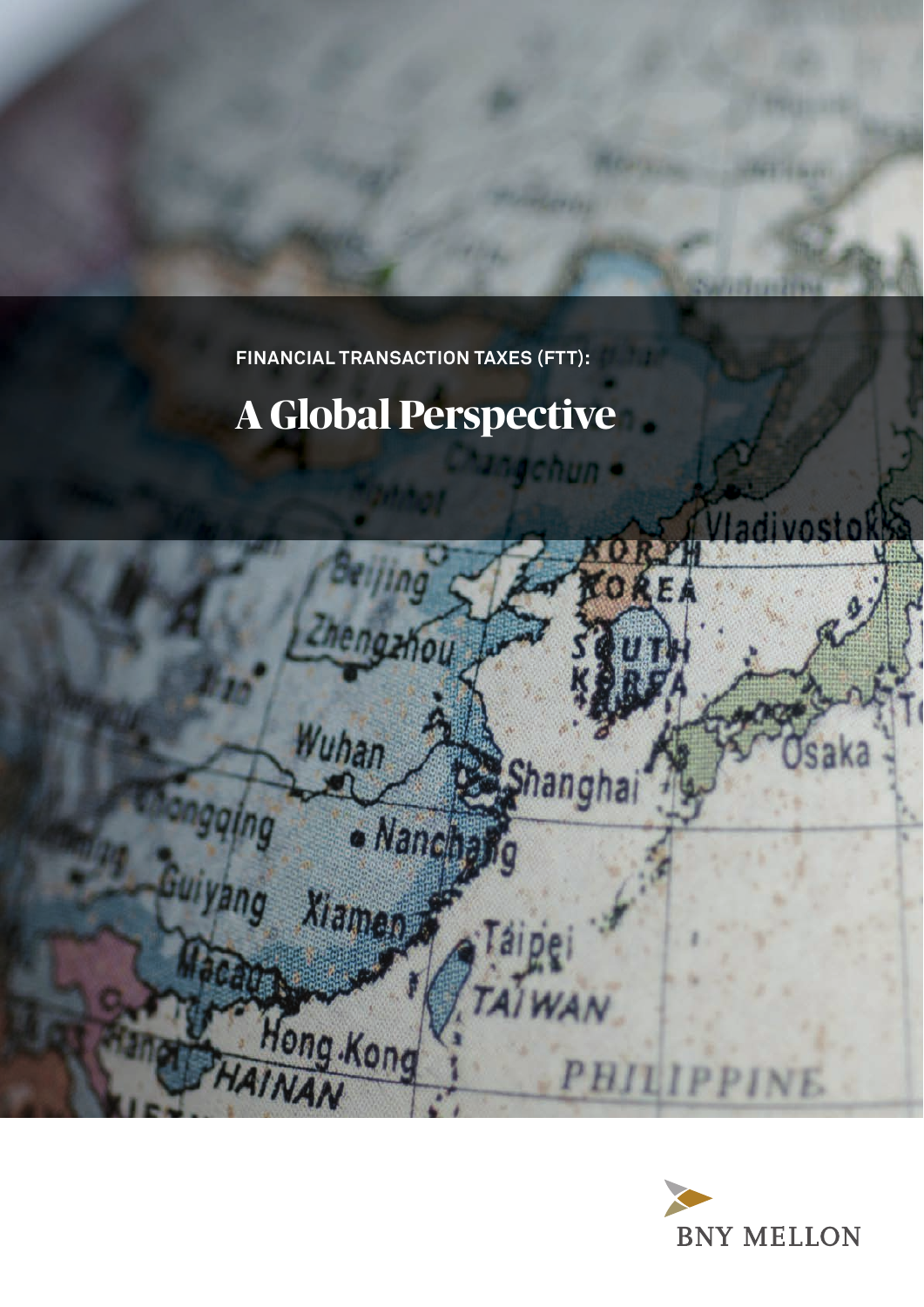## **Table of Contents**

| 1. Introduction                                                                 | 3              |
|---------------------------------------------------------------------------------|----------------|
| 2. Different Types of Financial Transaction<br><b>Taxes (FTT)</b>               | $\overline{4}$ |
| 3. Established Local Financial Transaction Type<br><b>Taxes in Europe</b>       | 5              |
| Belgium                                                                         | 5              |
| Cyprus                                                                          | 5              |
| Finland                                                                         | 6              |
| France                                                                          | 6              |
| Ireland                                                                         | 7              |
| Italy                                                                           | 7              |
| Malta                                                                           | 8              |
| Poland                                                                          | 9              |
| Switzerland                                                                     | 10             |
| <b>United Kingdom</b>                                                           | 10             |
| 4. European Countries With Proposed Financial<br><b>Transaction Taxes (FTT)</b> | ſſ             |
| Hungary                                                                         | 11             |
| Portugal                                                                        | 12             |
| Spain                                                                           | 12             |
| <b>EU FTT</b>                                                                   | 12             |

| <b>5. Established Financial Transaction</b><br><b>Taxes (FTT) Outside Europe</b> | 12 |
|----------------------------------------------------------------------------------|----|
| <b>Brazil</b>                                                                    | 12 |
| China                                                                            | 13 |
| Egypt                                                                            | 13 |
| Hong Kong                                                                        | 13 |
| India                                                                            | 14 |
| Malaysia                                                                         | 14 |
| Pakistan                                                                         | 14 |
| Philippines                                                                      | 15 |
| Singapore                                                                        | 15 |
| South Africa                                                                     | 15 |
| South Korea                                                                      | 15 |
| Taiwan                                                                           | 16 |
| <b>Thailand</b>                                                                  | 16 |
| Trinidad & Tobago                                                                | 16 |
| Venezuela                                                                        | 17 |
| <b>6. Comments</b>                                                               | 18 |

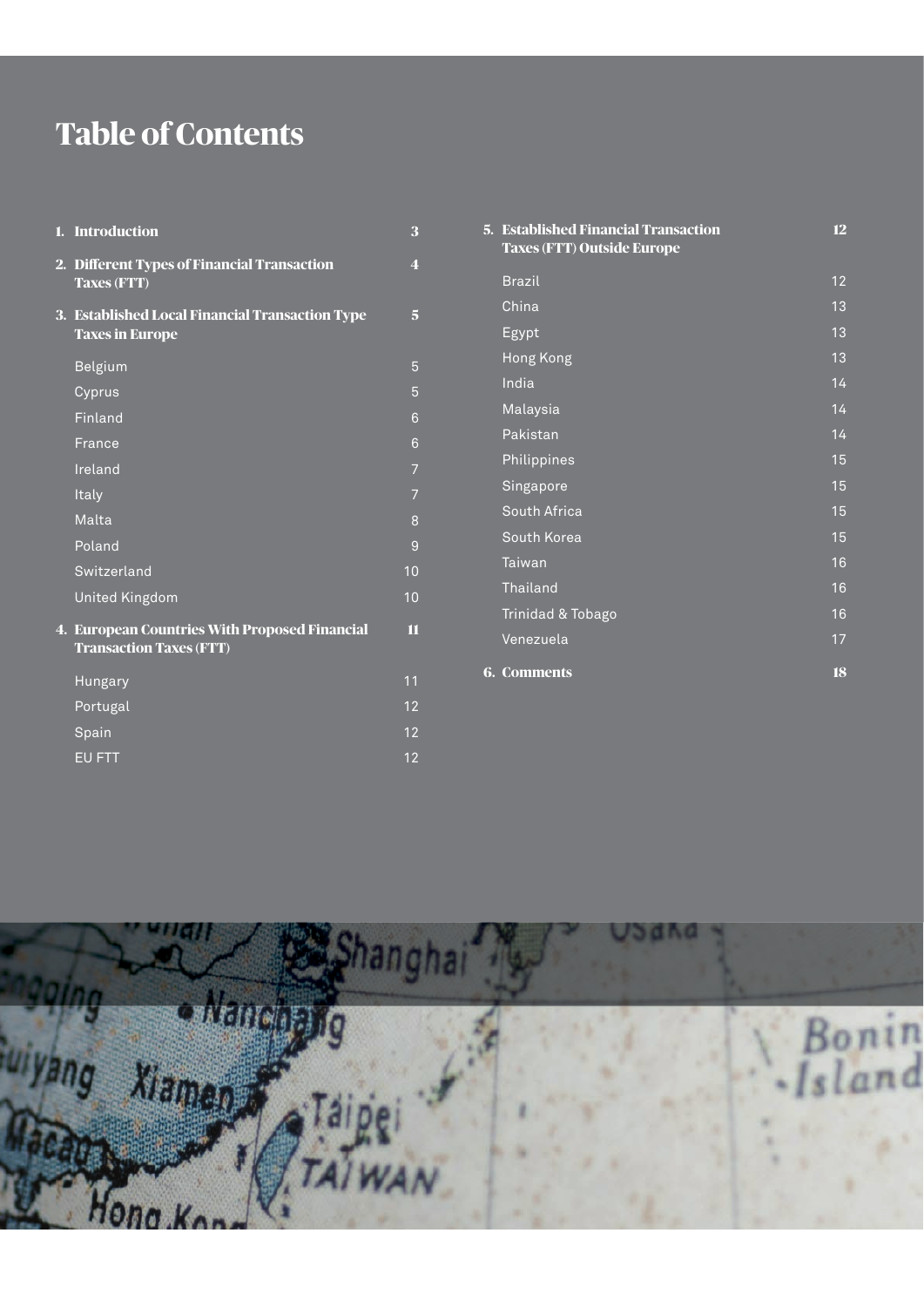## **1. Introduction**

Financial Transaction Tax (FTT) is a generic name for taxes that are levied on transactions such as the sale and purchase of some sort of financial instrument such as stocks, shares or FX transactions. Worldwide there are approximately 20 regimes for taxing securities transactions, not including bank levy or withholding tax.

Financial transaction taxes have been on the regulatory and legislative agenda since the 2008 financial crisis. In the years that followed, several European and non-European countries have made proposals for national financial transaction taxes or have introduced such taxes.

Even with its 2013 proposal, the European Commission explained that there is a public desire "to ensure that the financial sector fairly and substantially contributes to the costs of the crisis and that it is taxed in a fair way vis-à-vis other sectors for the future, to dis-incentivise excessively risky activities by financial institutions, to complement regulatory measures aimed at avoiding future crises and to generate additional revenue for general budgets or specific policy purposes."

BNY Mellon believes that no matter what the outcome is of any proposal from the European Commission, the matter of a financial transaction tax will continue to attract public and political attention. This article provides an overview of current implemented and proposed FTT legislation globally.

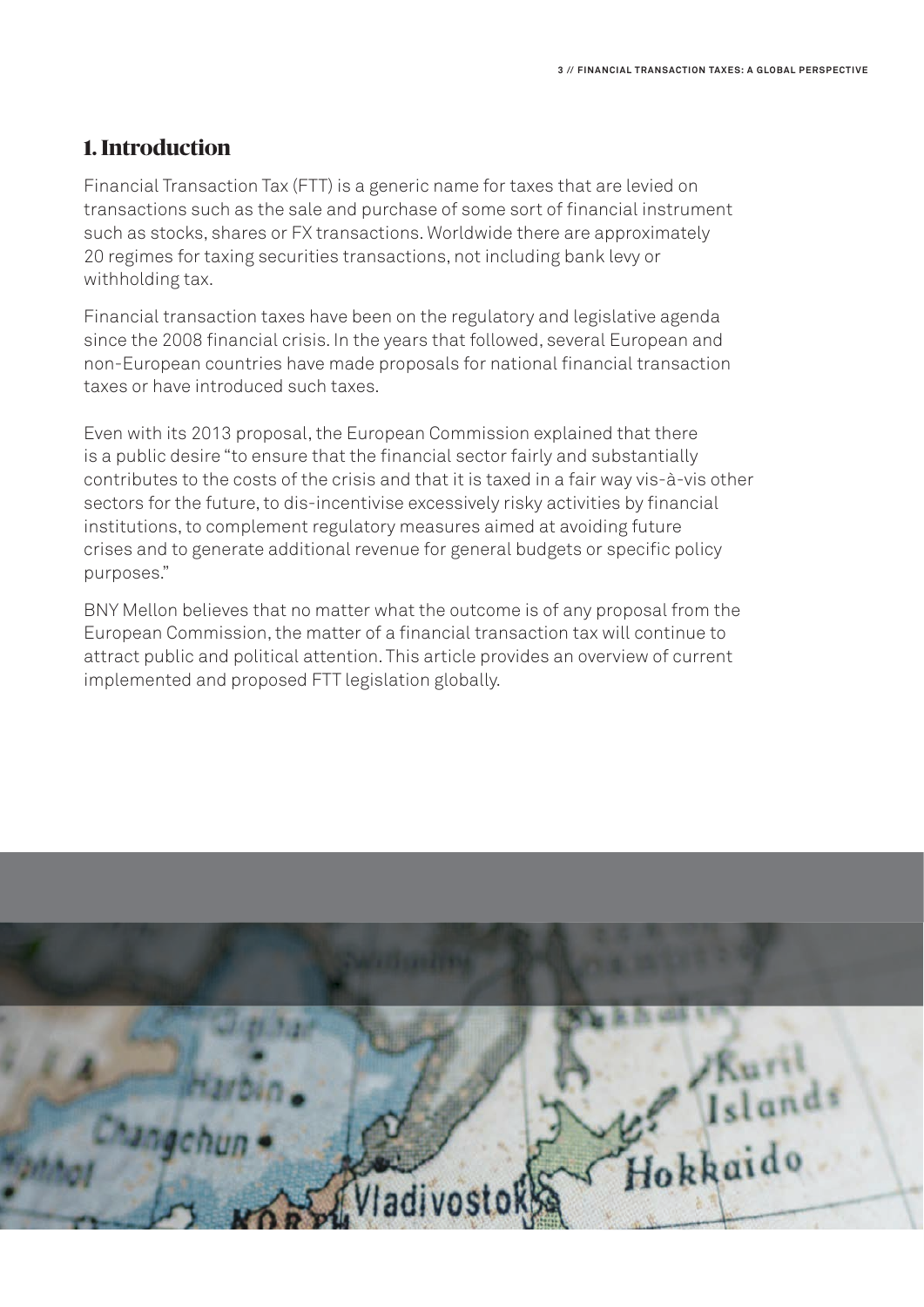## **2. Different Types of Financial Transaction Taxes**

| <b>TYPES OF TAX</b>                     | <b>EUROPEAN COUNTRIES</b>                                                              | <b>NON-EUROPEAN COUNTRIES</b>                                                                                            |  |
|-----------------------------------------|----------------------------------------------------------------------------------------|--------------------------------------------------------------------------------------------------------------------------|--|
| <b>Transfer Tax</b>                     | Belgium <sup>1</sup><br>Poland                                                         | Philippines                                                                                                              |  |
| <b>Securities Transaction Tax (STT)</b> |                                                                                        | <b>O</b> India<br>South Africa<br><b>South Korea</b><br>Taiwan                                                           |  |
| <b>Financial Transaction Tax (FTT)</b>  | Finland<br>France <sup>1</sup><br>$\bigcap$ Italy <sup>1</sup>                         | Brazil<br>Venezuela                                                                                                      |  |
| <b>Proposed FTT</b>                     | $\bigoplus$ Hungary <sup>2</sup><br>Portugal <sup>2</sup><br>$\sum$ Spain <sup>2</sup> |                                                                                                                          |  |
| <b>Stamp Duty</b>                       | Cyprus<br><b>D</b> Ireland<br>Malta<br>Switzerland<br><b>MA</b><br>Virited Kingdom     | China<br><b>B</b><br>Egypt<br><b>St</b> Hong Kong<br><sup>C</sup> Pakistan<br>Singapore<br>Thailand<br>Trinidad & Tobago |  |

<sup>1</sup> These countries will switch to EU FTT when the Directive has been agreed.

 $2$  These countries will introduce a local FTT in case EU FTT is not agreed.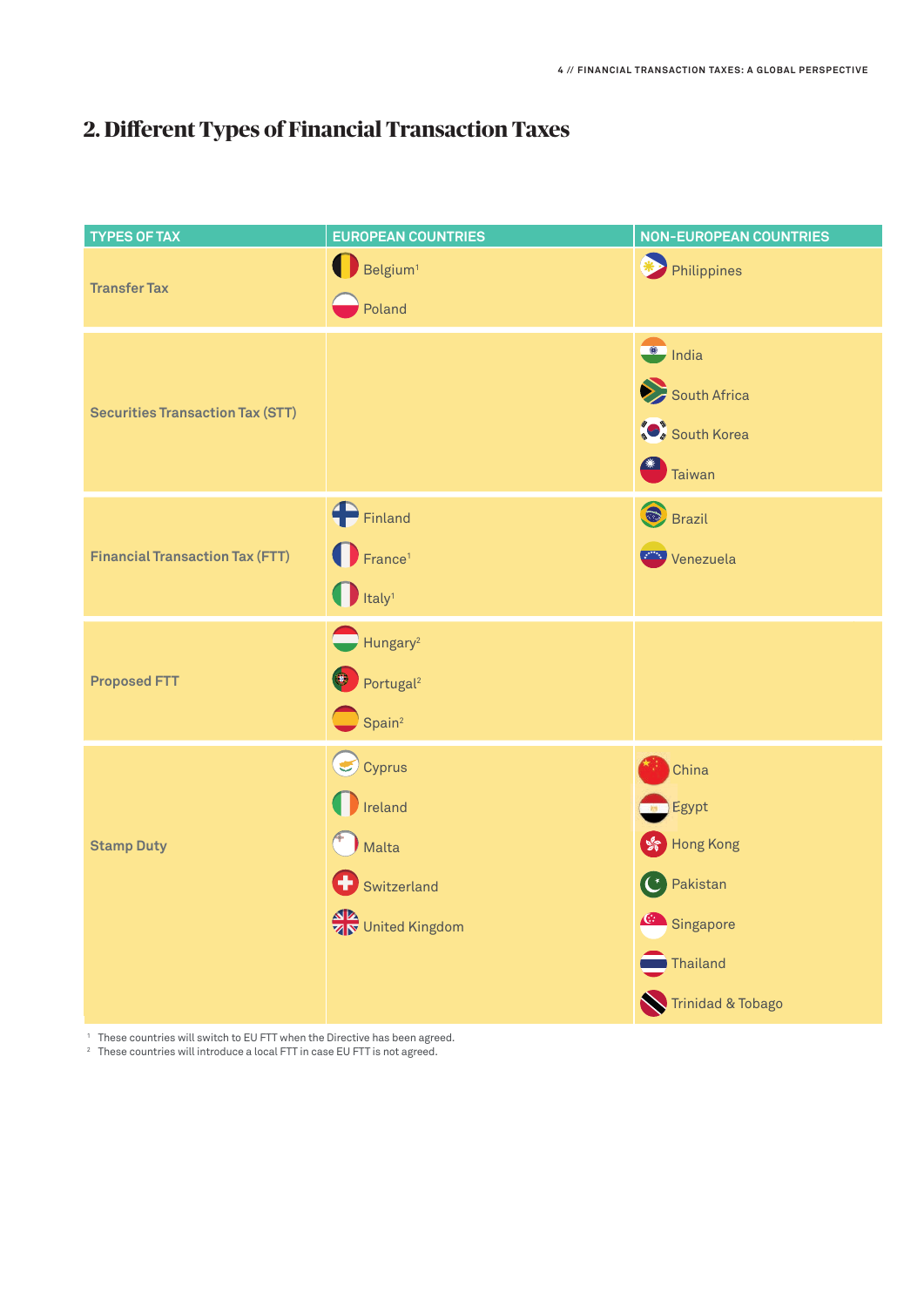## **3. Established Local Financial Transaction Type Taxes in Europe**

Several European countries have already enacted taxes on financial transactions. The persons subject to tax, the tax rate, and in-scope transactions are unique for each market. The following is an overview of how each European state has designed their respective FTT's.

#### **Belgium**

Since 2007, the Belgian government has imposed a stock exchange tax on the purchase and sale of secondary market securities (newly issued shares, however, are exempted). Over time this has been amended on several occasions. The scope of this tax includes transactions of stocks and bonds as well as the redemption of capitalisation shares of Collective Investment Funds (CIVs). For the tax to apply, the Belgian residence of financial intermediaries is a key element to determine whether a transaction is in scope, such that it has to be executed in Belgium via a Belgian intermediary and at least one party must be a Belgian resident.

With the adoption of the 2017 budget on December 22, 2016, by the Belgian parliament, the legislator expanded the scope of the tax to cover transactions executed by Belgian residents through non-Belgian financial intermediaries. Under the new regime, effective January 1, 2017, the tax rates remain the same, however the maximum amounts have been doubled. The tax rates applicable vary depending on the type of security purchased and sold:

- 0.09 % (up to a maximum of €1,300 per transaction) for transactions in bonds
- 0.27% (up to a maximum of €1,600 per transaction) for transactions in shares and certificates of certain contractual investment funds
- 1.32% (up to a maximum of €4,000 per transaction) for transactions in investment funds

Transactions exempt from the tax include those that financial institutions (such as banks, insurance companies, organisations for financing pensions and undertakings for collective investments) undertake on their own account, and also those made on their own account by non-resident taxpayers.

In 2003, the Belgian government proposed a law applying a 0.02% tax on the gross amount for FX transactions. This proposal, however, was dependent on the tax being implemented by the wider EU area and, as such, has not yet been implemented by the Belgian government.

#### **Cyprus**

Cyprus imposes stamp duty on written contracts relating to the purchase or sale of property or assets in Cyprus. Securities issued by Cypriot corporations, and agreements in relation to the sale of securities of Cypriot corporations, also fall within the scope of the duty.

The stamp duty rate is:

- 0.15% on transactions with amounts from €5,001 to €170,000
- 0.20% on transactions with amounts above €170,001

If no consideration is specified in the contract, a stamp duty of €35 is due. The maximum stamp duty payable on a contract is capped at € 20,000.

An agreement for the sale of a security listed on a recognised stock exchange is exempt.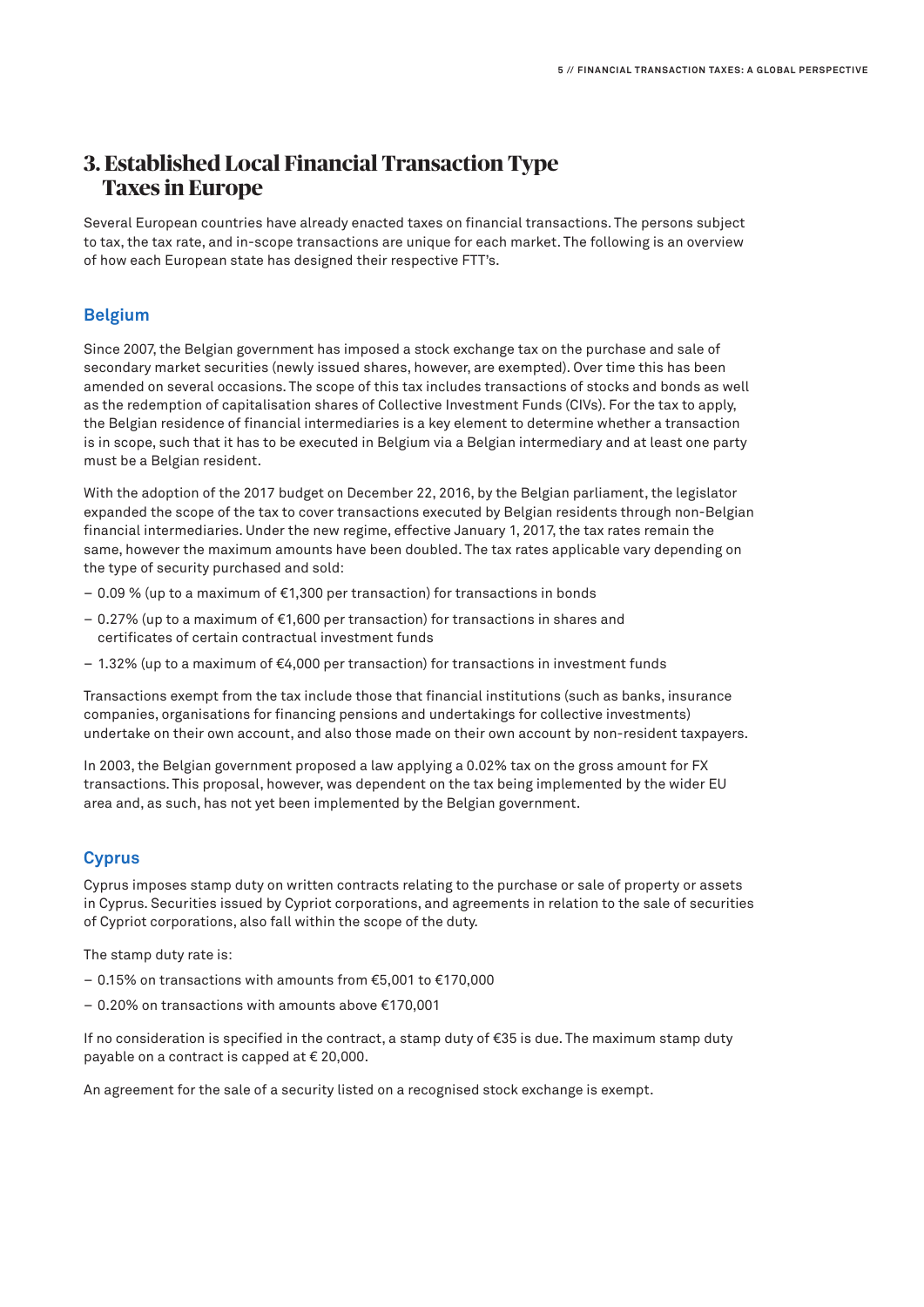#### **Finland**

In 1996, Finland introduced a 1.6% tax on the transfer of Finnish corporate securities and then from March 1, 2013, a 2% tax on the transfer of Finnish REIT/Housing companies. However, provided the transfer occurs on a qualified stock exchange, it is rendered exempt from tax.

Additionally, the tax is not imposed unless both parties to the transfer are not Finnish residents, unless:

- 1. The non-Finnish resident is a company whose assets consist of more than 50% immovable property in Finland, and
- 2. The Finnish securities transferred are REIT/Housing companies.

The tax base for the transfer is set at the price of the transaction including any payments made to third parties that are a condition of the sale.

#### **France**

The French Financial Transaction Tax (FFTT) was established in August 2012. The current tax rate is 0.3% for French equity trades and 0.01% on high frequency trading. In-scope transactions include:

- The acquisition of shares in specific French listed companies (listed companies with a capitalization of at least €1bn) and assimilated equity securities including American and European depositary receipts (ADRs and EDRs) of in-scope companies
- High-Frequency-Trades (HFT)
- Credit Default Swaps (CDS) against EU sovereign debt
- Certain corporate actions

The following transactions are exempt from the transaction tax but are still reportable and must be declared as 'exempt' transactions.

- 1. Purchases linked to an issue of securities (primary market)
- 2. Transactions processed by a clearing house or central securities depository
- 3. Purchases linked to market making activities
- 4. Purchases linked to a liquidity contract
- 5. Intra-group transactions
- 6. Securities lending and repos
- 7. Acquisitions by employee mutual funds, employee open-ended investment funds orby employees directly
- 8. Acquisitions (including purchase of company shares) for employee saving schemes
- 9. Acquisitions of bonds that can be converted or exchanged into shares (note: conversion or exchange of these bonds into existing equities will be subject to FFTT)

The party accountable for reporting and paying the tax is typically the investment service provider on the buy-side of the transaction, the broker executing the purchase order or the custodian holding the shares for the buyer. If an intermediary is involved like Euroclear, the reporting disclosure is made by the member of Euroclear and the tax paid to the French authorities. The French FTT applies only once per transaction, so regardless of how many intermediaries there are in the transaction chain, there is no cascade effect.

With effect from August 1, 2014, the French Tax Authorities released an amendment to the guidelines. This amendment redefines the investment service provider as an accountable party for reporting and paying the tax when involved in a chain of intermediaries. The modification aims to provide a solution to practical issues raised by the market in identifying the appropriate accountable party and the reporting of the FFTT. The French Parliament has adopted the French Finance Act 2018, published in the Official Journal on December 31 2017. Article 39 confirms that intraday transactions have indeed not become subject to the French FTT from 1 January 2018, as was previously envisaged in the Finance Act 2017, Article 62.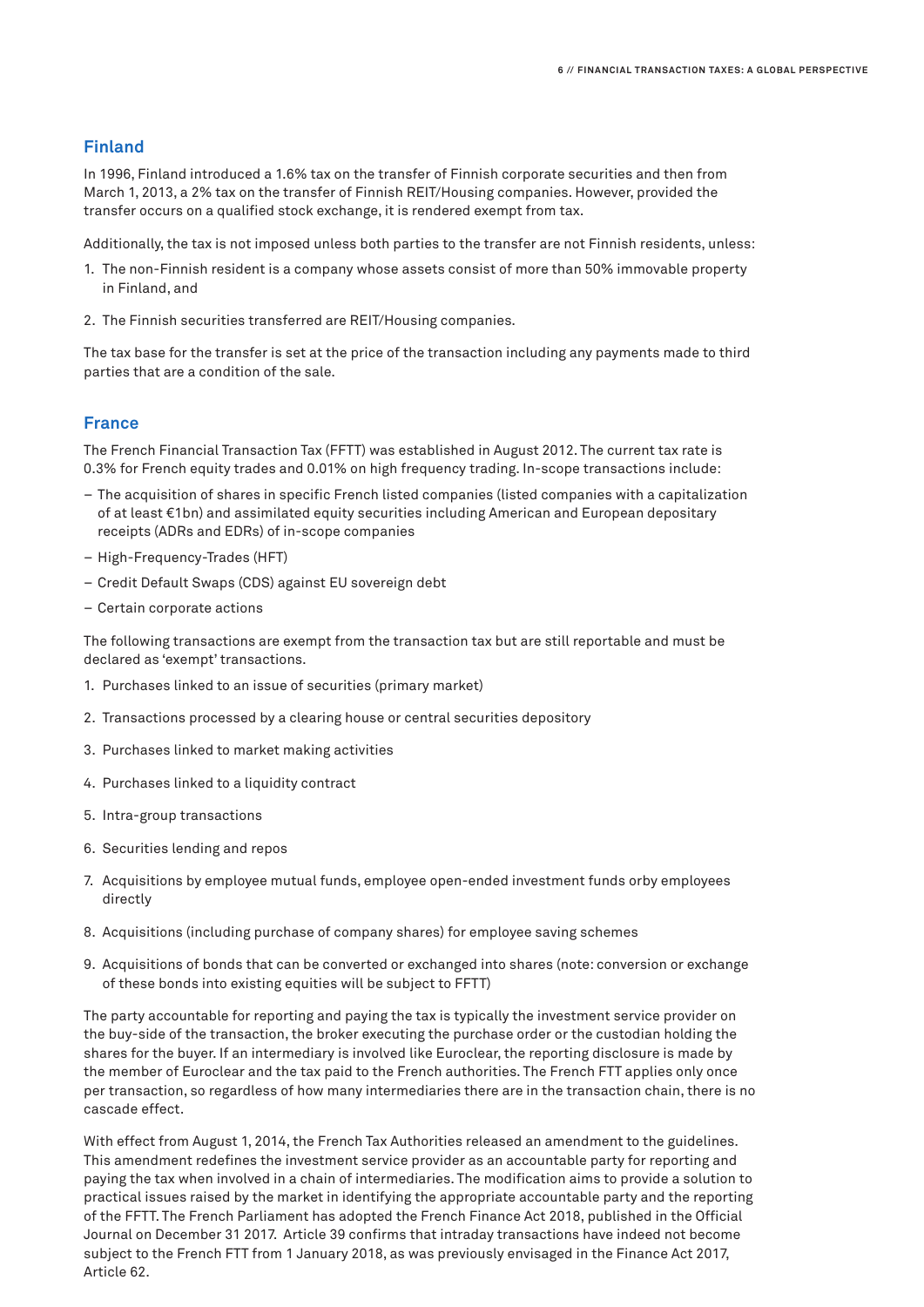#### **Ireland**

A transfer of stock or marketable securities of any company incorporated in Ireland is liable to a stamp duty at 1% of the consideration paid. In practice, this means that the duty mainly applies to transfers of shares in Irish companies and derivative financial instruments that relate to shares in Irish companies. If an electronic transfer takes place through the CREST system a 1% charge arises as well. The liability for the payment of the tax belongs to the purchaser/transferee.

The following are exempt from stamp duty:

- The transfer of shares valued under €1,000
- The transfer from one company to another as part of a corporate reconstruction or amalgamation
- Securities issued by the government or the EU
- The issuance, transfer, repurchase or redemption of units of a collective investment undertaking

On June 5, 2017, another exemption came into effect. The Minster for Finance announced that an exemption from stamp duty would be granted on the transfer of shares in Irish companies admitted to the Enterprise Securities Market (ESM) of the Irish Stock Exchange. This new provision brings the stamp duty treatment of Irish growth companies in line with the treatment of similar UK companies, following the abolition of UK stamp duty on transfers of shares in UK companies listed on the UK equivalent to the ESM, the Alternative Investment Market (AIM), in April 2014.

#### **Italy**

There are three categories of transactions considered in-scope for the Italian Financial Transaction Tax  $(IFTT)$ :

- 1. Shares, participating financial instruments and other instruments representing those issued by Italian-resident companies with an average market capitalization greater than €500mn
- 2. Derivatives, if more than 50% of their underlying reference value relates to in-scope Italian shares, or is referenced to the value of in-scope Italian shares, including options, warrants, covered warrants and certificates
- 3. High-Frequency-Trades (HFT), as generated by a computer algorithm that automatically determines the decisions related to the relevant orders or metrics, where the ratio of orders amended or cancelled, in a time frame shorter than half a second exceeds 60% of total orders entered

The rate of tax applied differs depending on the type of transaction:

- 0.02% on high frequency trades
- 0.10% on exchanged traded equities
- 0.20% on over-the-counter equities

Note that for equity trades, the taxable base is calculated using the net daily balance of the transactions of the final counterparty.

There are several exemptions granted for IFTT withholding, including:

- Market-making activities
- Transactions to ensure the liquidity of newly issued shares
- Purchases by pension funds and similar entities
- Transactions between related parties
- Transactions on qualifying "ethical" or "socially-responsible" financial products
- Transactions with the EU, ECB, Central banks of EU member states or institutions established by international agreements, and executed by Italy
- New issuance of shares, including upon conversion of bonds
- Transfers by way of inheritance or donation
- Transactions of temporary acquisitions of securities (e.g., repos and securities lending)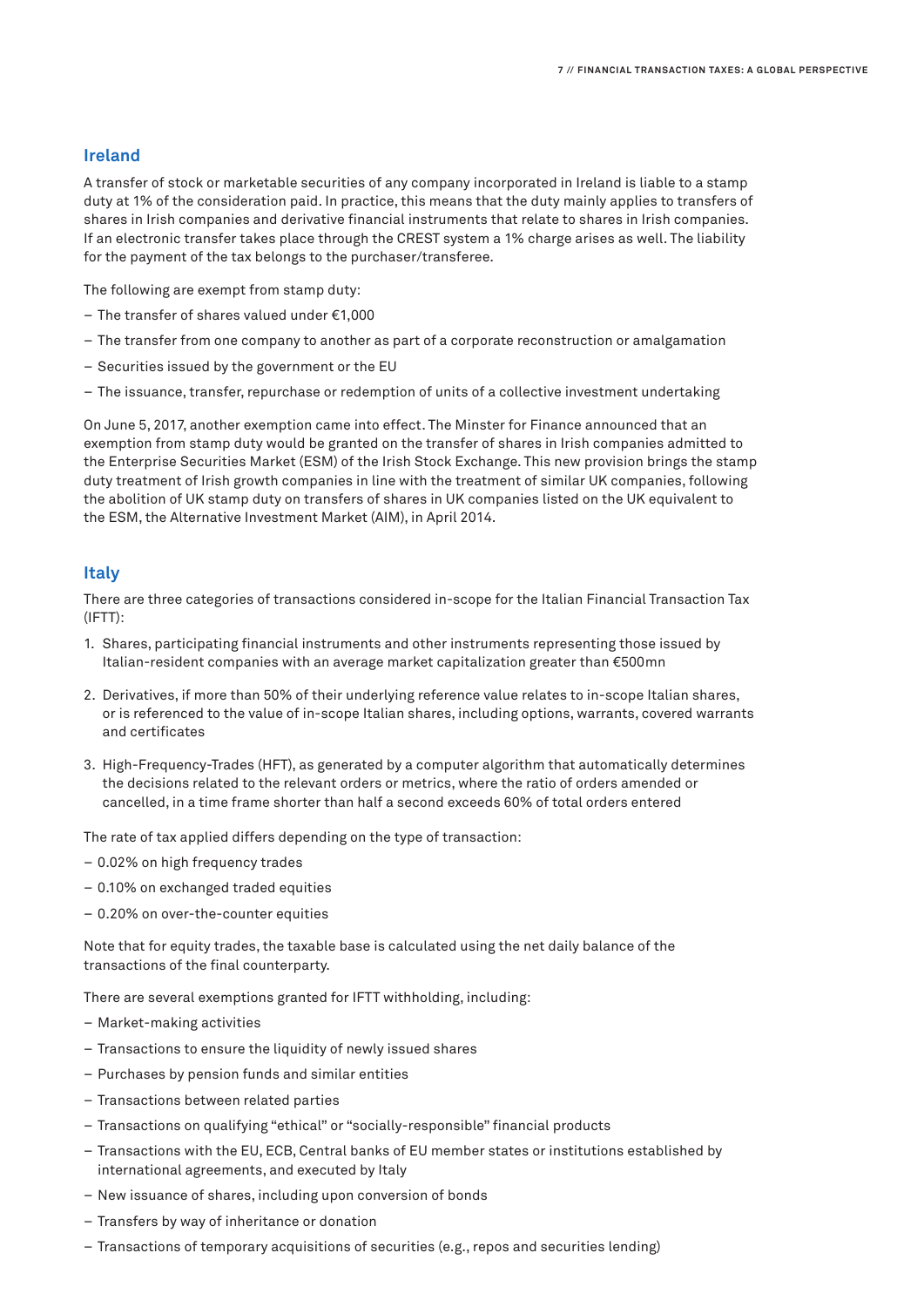There are two types of intermediaries responsible for the collection and payment of the IFTT.

- A. Intermediaries defined as:
- Italian banks and investment companies
- Non-resident financial intermediaries authorised, in their state of residence, to undertake investment activities and financial services that are equivalent to the following:
	- 1. Proprietary trading (Article 1(5)(a) of TUF)
	- 2. Execution of orders on behalf of clients (Article 1(5)(b) of TUF)
	- 3. Receiving and transmission of orders, with the exclusion of activities aimed at putting two or more investors in contact (Article 1(5)(e) of TUF)
- B. Other persons responsible for the payment of the tax:
- Management companies (whether resident within or outside of Italy) undertaking collective or portfolio investment activities, in respect of transactions performed within the investment activity, where there are no other intermediaries involved in the execution of those trades
- Fiduciary and Trust companies (whether resident within or outside of Italy), in respect of transactions performed within their trust management activity, where there are no other intermediaries involved in the execution of those trades
- Public Notaries

#### **Malta**

A 2% stamp duty tax is chargeable on the transfer of marketable securities such as any share, stock, debenture, bond or interest in any company. The tax is imposed on transfers that are executed in Malta. Both the transferor and transferee are jointly liable to pay the tax.

Exemptions include:

- Shares listed on the Malta Stock Exchange
- Transfer of shares by non-residents
- Marketable securities acquired or disposed of by collective investment schemes
- Transfers to persons holding an investment services license
- Transfers to international trading companies
- Companies where more than half the ordinary share capital, voting rights and rights to profits are held by persons who not resident in Malta and are not owned or controlled directly by persons resident in Malta, and such company has been determined by the Commissioner of Inland Revenue as having the majority of its business interests outside Malta
- Companies which prove to the Commissioner of Inland Revenue that they carry on, or intend to carry on, business to the extent of more than 90% outside Malta
- Transfer of shares between companies within the same group
- Transfer of local securities if the transfer is made via merger, de-merger or restructuring within the scope of a group of companies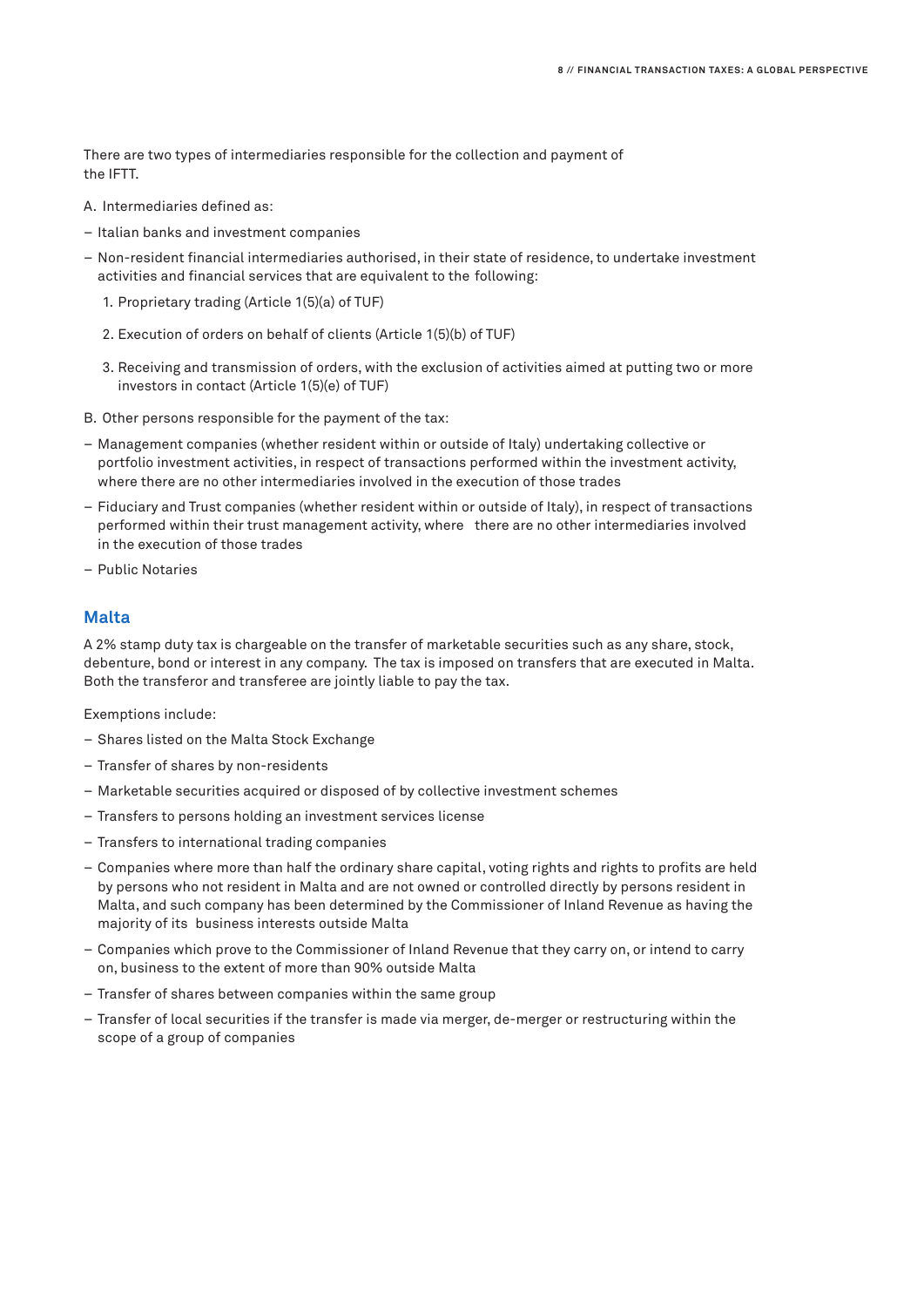#### **Poland**

Since September 9, 2000, Poland has applied a 1% transfer tax on certain sales or exchanges of property rights. The definition of property under the law includes securities, OTC transactions and derivatives (both domestic and foreign) where the exchange occurs in Poland. Exempt from tax are Polish treasury bonds and bills, bills issued by the National Bank of Poland, and some other specified securities as well as securities lending transactions. Additionally, an OTC transaction is exempt from the tax, if one of the counterparties to the transaction is an entity that is registered in Poland for VAT purposes.

The 1% stamp duty is calculated on transactional value, with the buyer responsible for calculation, payment and submission of the tax form to the tax office.

Transactions taking place at a stock exchange or via an investment firm are exempt from the tax and both the declaration and payment of the tax is the responsibility of the buyer.

Following the Polish general election in October 2015, Poland considered introducing an FTT on shares and derivatives based on their notional value. The draft bill started its legislative process but with the parliamentary session of December 2015, Poland dropped its plans to institute a tax on financial transactions, instead deciding to tax bank and insurer assets.

#### **Switzerland**

Switzerland imposes a transfer tax on both domestic and foreign securities when one of the parties is a Swiss Securities Dealer. The transfer of legal ownership on taxable securities (both equities and bonds) with the involvement of a Swiss Securities Dealer is taxed at a rate of 0.15% for Swiss securities, or 0.3% for foreign securities. There are some exceptions, with money market instruments, for example, not subject to the transfer tax.

Transactions in Eurobonds and bonds denominated in a foreign currency are also exempt, as is securities trading by brokers for their own account. The following transaction types are also exempt:

- Initial purchase of shares in resident companies, including those purchased through a bank or a holding company (note that there is a separate issuance tax in some cases)
- Transfer of an option to acquire shares
- Redemption of securities for cancellation
- Initial purchase of bonds issued by foreign debtors and shares in foreign companies not denominated in Swiss currency
- Transfer of foreign money market papers
- Transfer through security brokers of foreign bonds whether in Swiss or foreign currency between two foreign parties and
- Transfers due to intra-group reorganizations

There are also a large number of tax exempt investors i.e., Swiss and foreign collective investment schemes, foreign occupational pension funds and schemes and foreign social security institutions.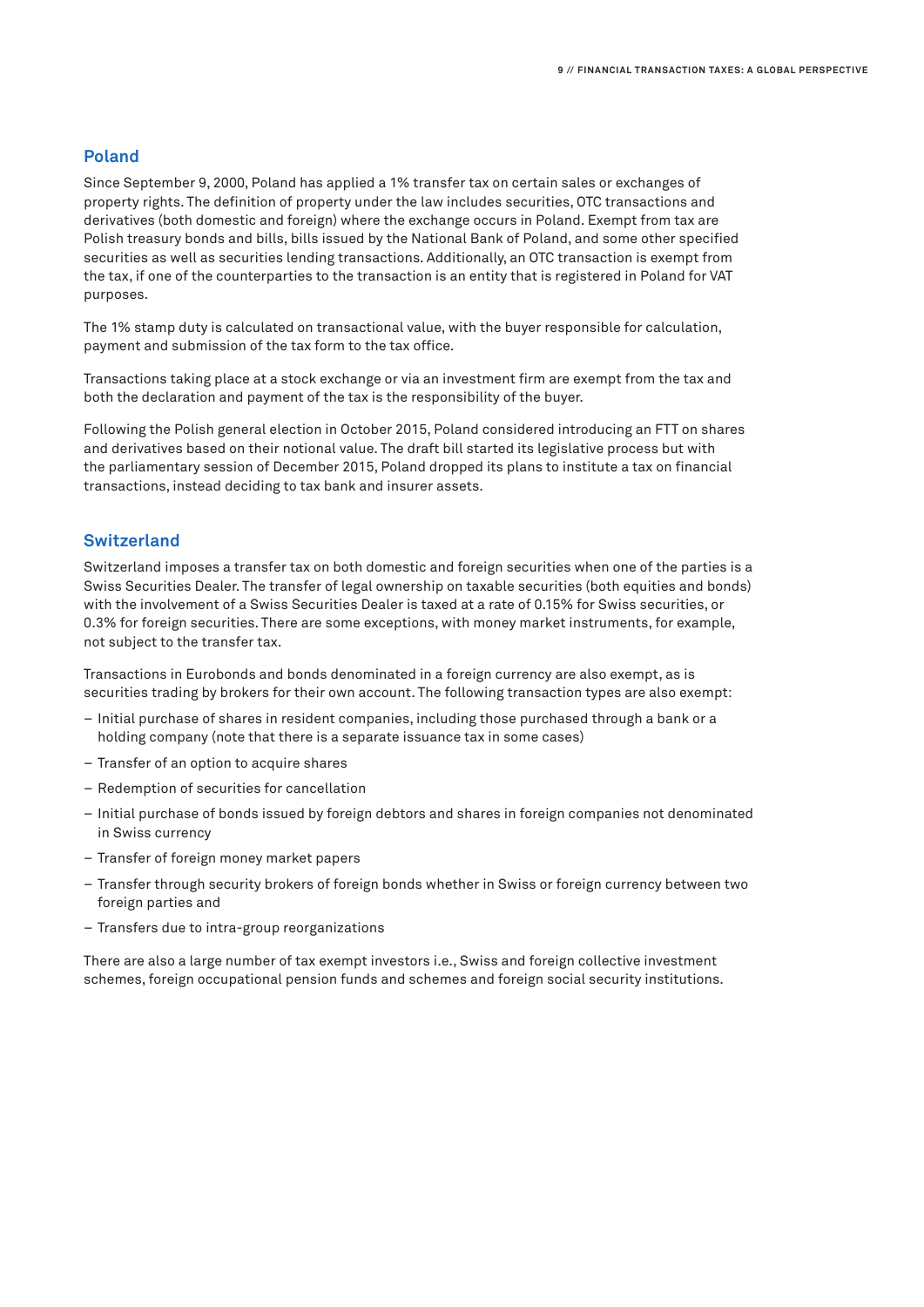#### **United Kingdom**

The UK imposes two stamp duty taxes that impact financial transactions.

The first is stamp duty which applies to instruments that transfer certificated shares (i.e., shares that are traded off exchange through physical transfer) at a rate of 0.5%. The transfer is generally processed with a stock transfer form.

No stamp duty is charged on:

- Share transfers valued under £1,000
- Property that passes to the purchaser by delivery
- Transfers of UK government securities and other non-convertible loan stock
- Transfers between associated UK or foreign companies (subject to certain conditions)
- Transfers under which a beneficial interest does not pass
- Eligible AIM (Alternative Investment Market) and High Growth Segment securities
- Gifts

The second is a Stamp Duty Reserve Tax (SDRT) which applies to the oral or written agreement to transfer chargeable securities (usually electronic paperless share transactions in CREST) at a rate of 0.5%. Included in the definition of such securities are:

- Shares of a U.K.-incorporated company
- Shares of a foreign company with a register in the U.K.
- Share purchase options
- Subscription rights
- An interest in shares, such as an interest in the proceeds earned from selling shares

Exemptions from SDRT are available for:

- Transfers of listed securities to intermediaries who are members of a stock exchange in an EEA, or members of a recognized foreign stock/option exchange
- Stock lending and repos of listed securities on exchange
- Transfers of units in exchange traded funds
- Eligible AIM and High Growth Segment securities
- Transfers to charities

Stamp Duty Reserve Tax (SDRT) at 1.5% will apply if a transfer of shares into some 'depositary receipt schemes' or 'clearance services' takes place. This is when the shares are transferred to a service operated by a third party (e.g., a bank). The shares can then be traded free of Stamp Duty or SDRT, however not all schemes function similarly, and sometimes the higher rate is not charged, leading to normal payment of Stamp Duty or SDRT.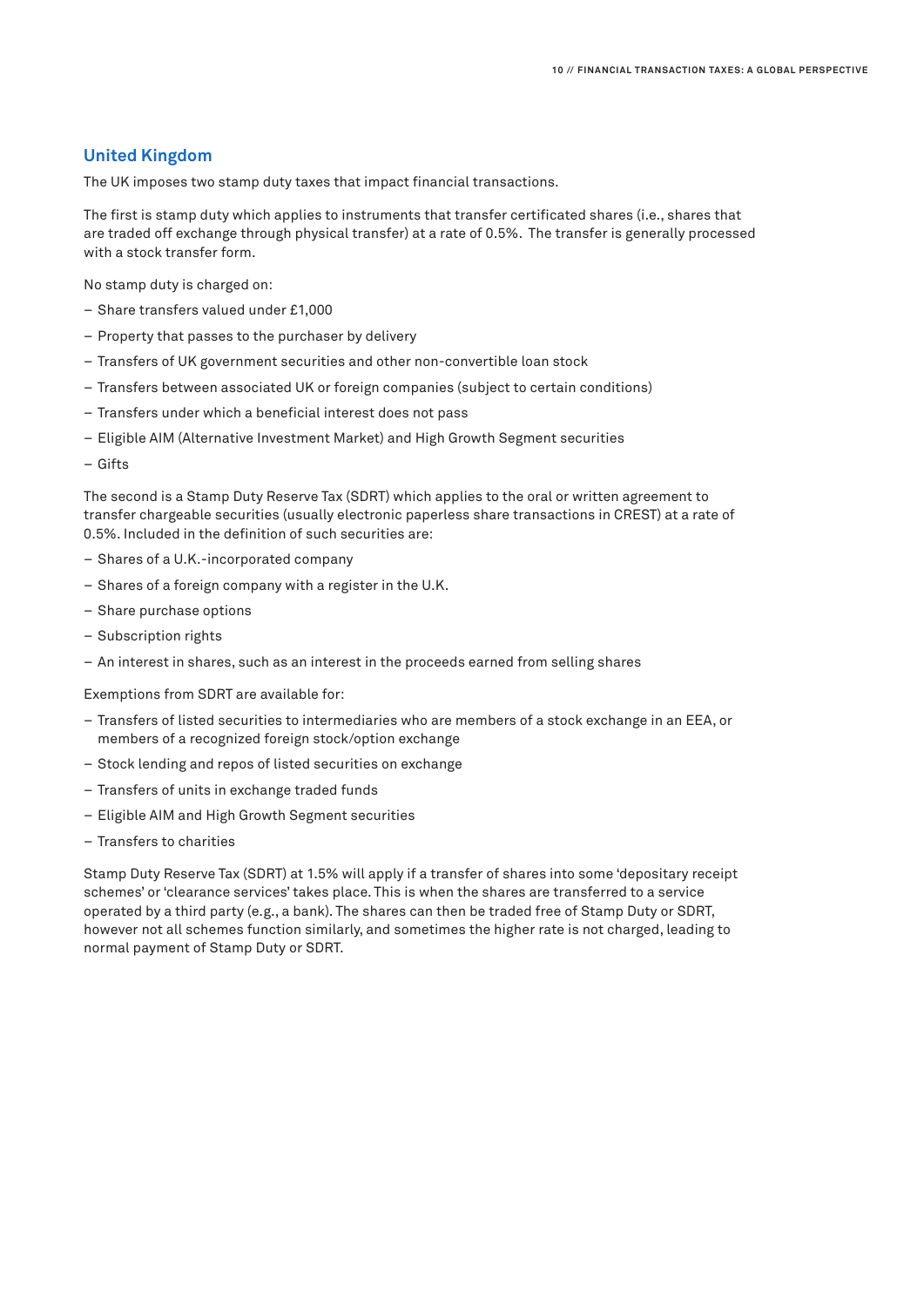## **4. European Countries With Proposed Financial Transaction Taxes (FTT)**

The following countries have drafted legislation for their own FTT.

### **Hungary**

The Hungarian government has approved a common framework for a Hungarian financial transaction tax High-Frequency-Trades (HFT). The tax applies to the following transactions in Hungarian securities accounts:

- The purchase and sale of equities, bonds, and derivatives of both Hungarian and non-Hungarian issuance
- Securities lending transactions
- Certain corporate actions

The tax rate specified is 0.1% for securities and 0.01% for derivatives.

The tax will become effective the first day of the year following the approval of an overall EU FTT.

#### **Portugal**

The Portuguese Parliament has approved general parameters for an FTT but a tax has yet to be implemented by the Portuguese government. The proposed tax covers the sale and purchase of the following instruments:

- Shares
- Bonds
- Money markets
- Participation units
- Derivatives and structured financial products

Under the proposed law, the expected FTT rates would be:

- 0.3% on equities, bonds, money markets, participation units and derivatives
- 0.1% on high-frequency transactions

At the time of writing, there is no proposed timeline for the implementation of a Portuguese FTT.

#### **Spain**

In 2012, the Spanish Ministry of Finance announced a draft bill for a Spanish financial transaction tax (SFTT), which applies to the following:

- The transfer of listed shares of Spanish companies above a certain, unspecified market capitalisation
- Certain high-frequency transactions
- Credit default swaps against EU sovereign debt when the beneficiary is not the holder of the debt

The bill also outlines several exemptions to the tax including:

- The purchase of new shares via an IPO
- Transactions carried out by clearing houses acting in that capacity or by a central custodian
- Certain market-making transactions
- Intra-group transfers of shares as part of a restructuring transaction
- Certain securities lending and repurchase transactions
- The acquisition of convertible bonds

The Spanish government have put on hold plans to move forward with an SFTT, pending progress on the wider EU FTT.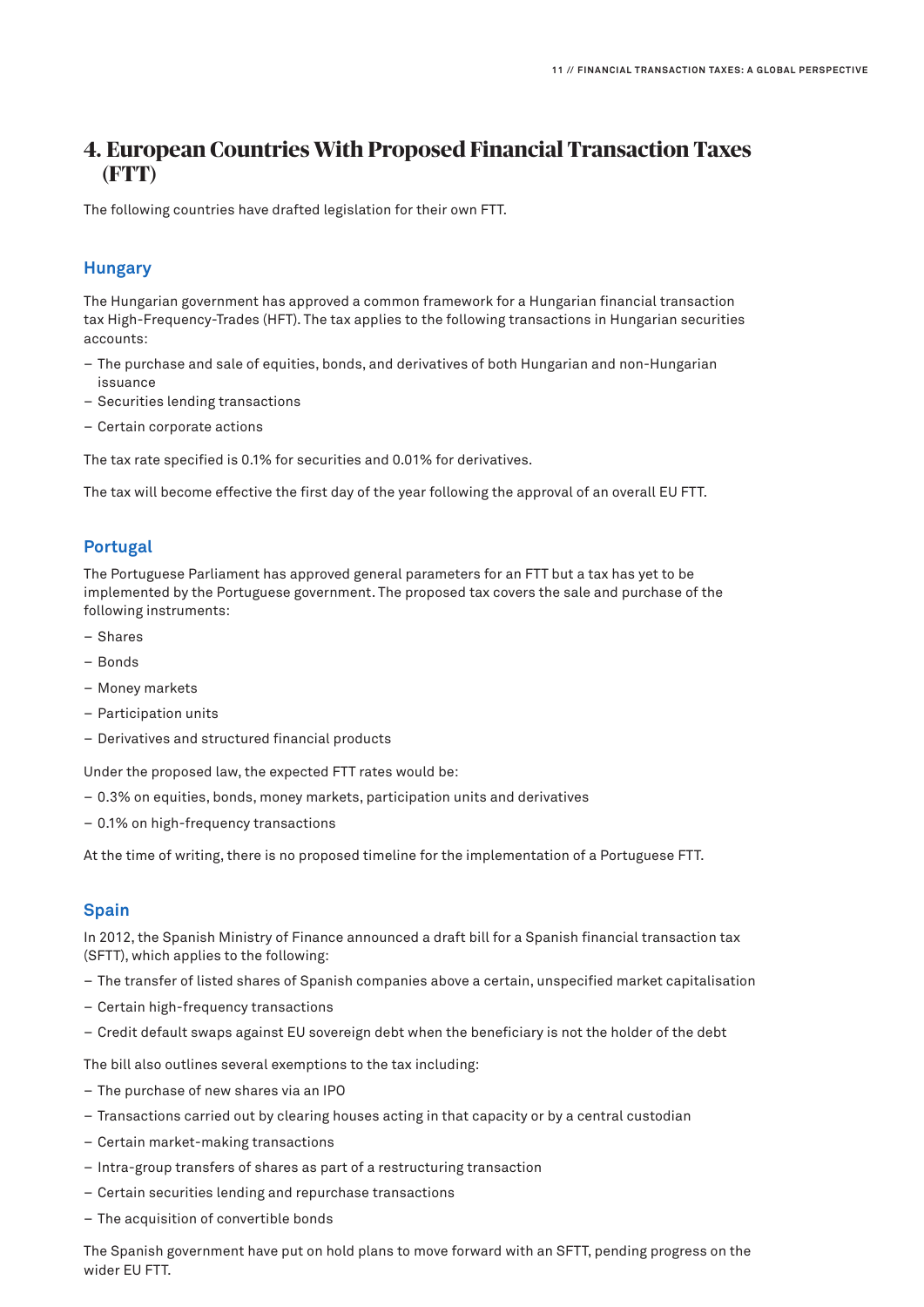#### **EU FTT**

In February 2013, the Commission issued a proposal for a common set of rules for a Council Directive that would in effect create a European Financial Transaction Tax (EU FTT) for the 10 Member States that had agreed to participate in the Enhanced Cooperation Procedure.

According to the current text of the proposal, the tax would be levied at low fixed rates on certain transactions involving financial instruments such as shares, bonds and derivative contracts.

A minimum of nine EU Member States must unanimously agree on the proposed tax.

Parliamentary time must then be scheduled to convert the Directive into domestic law within each Member State. Collection and reporting mechanisms will need to be considered and time should be allowed for system and process changes at both an industry and financial infrastructure level. The target implementation date of

1 January 2017 has not been met and still depends on the political commitment of the larger Member States.

The Proposal allows for some customisation of the EU FTT on a country-by-country basis. Although it outlines a minimum tax rate for the EU FTT, each participating Member State will be allowed to set their respective rates above the given minimum of 0.1% for equities and bonds, and 0.01% on derivatives.

Once enacted, the Directive would require participating Member States to cease imposing or introducing similar transaction tax regimes, and instead apply the EU FTT. However, existing transaction taxes or stamp taxes applicable in non-participating Member States may continue to remain, giving concern that potential "Double Taxation" could result.

The Member States of the Enhanced Cooperation Procedure (Austria, Belgium, France, Germany, Greece, Italy, Portugal, Slovenia, Slovakia and Spain) are in continued discussions to refine the scope, implementation date and operational framework of the Proposal. Areas under scrutiny include whether the EU FTT should apply to equities and some derivatives, or to all financial transactions, and whether the tax should be imposed based on the residence of the investor and/or the investments' country of issuance.

## **5. Established Financial Transaction Taxes (FTT) Outside Europe**

In the past and up to now, many countries have experimented with a wide range of transaction taxes or tried to introduce such kind of tax. Even the U.S. proposed up to 14 different financial transaction taxes through the House of Representatives and the Senate; but all were met with stiff resistance. Some countries continue to levy such taxes today and these are described as follows:

#### **Brazil**

The tax on financial operations (Imposto sobre Operacoes Financeiras, IOF) is regulated under Decree 6, 306/07. It was created to replace the CPMF (Provisional Contribution on Financial Transactions) tax, abolished in 2008. The tax is levied on credit, exchange, insurance and securities transactions executed through financial institutions. It includes intercompany loans and gold transactions. The tax rate varies depending on the taxable event and nature of the transaction.

Modifications were made in May 2016 (Decree 8, 731), which introduced changes to the trigger tax on currency exchange transactions as well as transactions in bonds and securities. For IOF, on the spotpurchase of foreign currencies in cash (IOF-FX) a rate of 1.10% is now imposed, increased from the prior IOF rate of 0.38%.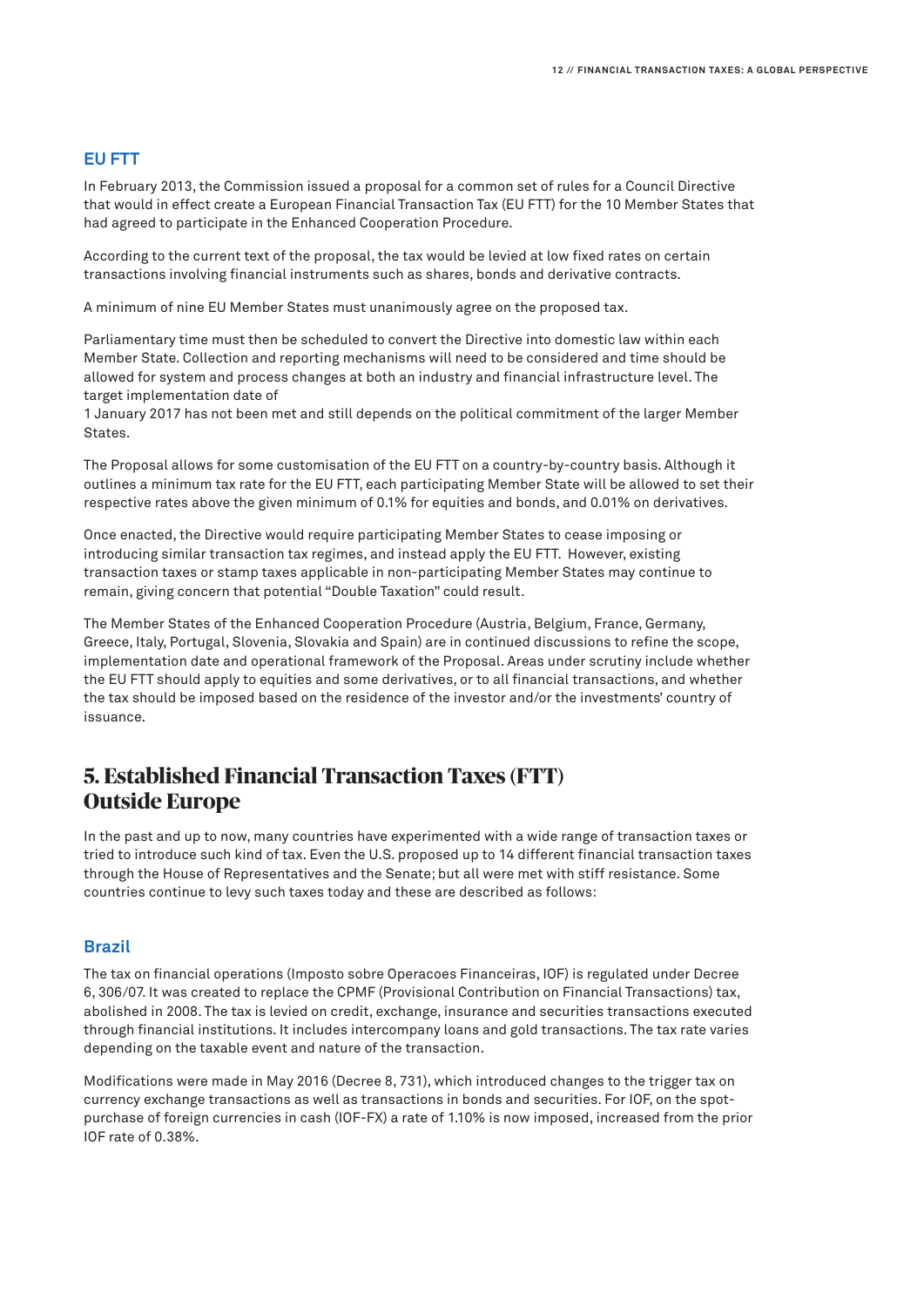For foreign loans the IOF-FX is zero rated. However, analysis on a case-by-case basis is required because the changes concerning foreign loans and debt funding are related to the liquidation and/ or capitalization period (maturity terms) of foreign loans. Currently, the IOF-FX levied on the inflow of funds to Brazil related to foreign loans with a maturity of up to 180 days is 6%, but for long term loans, the IOF-FX is zero-rated.

For IOF on securities a new subsection has been added to the Decree which includes repurchase transactions between financial institutions or other entities authorised by the Brazilian Central Bank and debentures issued by entities of the same economic group. Both are subject to an IOF-Securities rate of 1% per day on the value of the redemption, transfer or renegotiation, based on the investment terms.

The Decree also established that the conversion of foreign direct investment into investment in stocks or shares traded on the stock exchange are subject to IOF at a rate of 0%.

#### **China**

On November 5, 2016, the Ministry of Finance (MOF), the State Administration of Taxation (SAT) and the China Securities Regulatory Commission (CSRC) jointly issued a Notice on specific tax treatment, Caishui (2016) No: 127 (Circular 127), for the Shenzhen-Hong Kong Stock Connect pilot program.

In order to facilitate cross-border investment activity preferential Chinese tax treatment has been put in place, which provides stamp duty measurements for share transfer transactions in both directions (i.e., share trades on the Shenzhen Stock Exchange (SSE) and on the Hong Kong Stock Exchange (HKSE)). Transactions in Chinese A-shares will be taxed on 0.1% for the seller. Exemptions are applicable only for certain stock borrowing activities, designed to cover short sales.

This treatment also covers transactions relevant to Shanghai-Hong Kong Stock Connect and transactions by foreign investors in SSE and HKSE shares.

#### **Egypt**

Egypt already imposed a stamp tax in May 2013 on buy/sell transactions on the stock market but suspended it in July 2014. On June 18, 2017, Law No. 76 of 2017 was ratified by the Egyptian President. It introduced a stamp duty tax on the total value of purchases and sales of securities of all kinds whether listed or not, no matter whether the securities were Egyptian or foreign, and without deducting any costs. It is levied on both the buyer and the seller of shares traded on the Egyptian Exchange (EGX) over three phases. For the first year a tax of 0.125% is applicable (effective from June 19, 2017), which will rise to 0.15% from June 1, 2018 and to 0.175% in the third year of implementation (June 1, 2019).

The stamp tax will be applicable on acquisitions that exceed 33% of companies' shares. Sellers and buyers will both bear a tax of 0.3% each.

Misr for Central Clearing Depository & Registry Company (MCCDR) or any other entity responsible for the settlement of transactions is liable for withholding, deducting and remitting the tax to the tax authority.

#### **Hong Kong**

With the Stamp Duty Ordinance (Cap. 117) Act, certain types of documents, immovable property, stocks and bearer instruments and transfers of shares of companies which are either incorporated in Hong Kong, or listed at the stock exchange, are levied at fixed or ad valorem rates. Since 1993 stamp duty has been levied on contract notes for the sale or purchase of any Hong Kong stock, at a current rate of 0.1% on the consideration amount on each sale and purchase note. It is calculated and charged on the market value of a transaction, if this is greater than the actual consideration.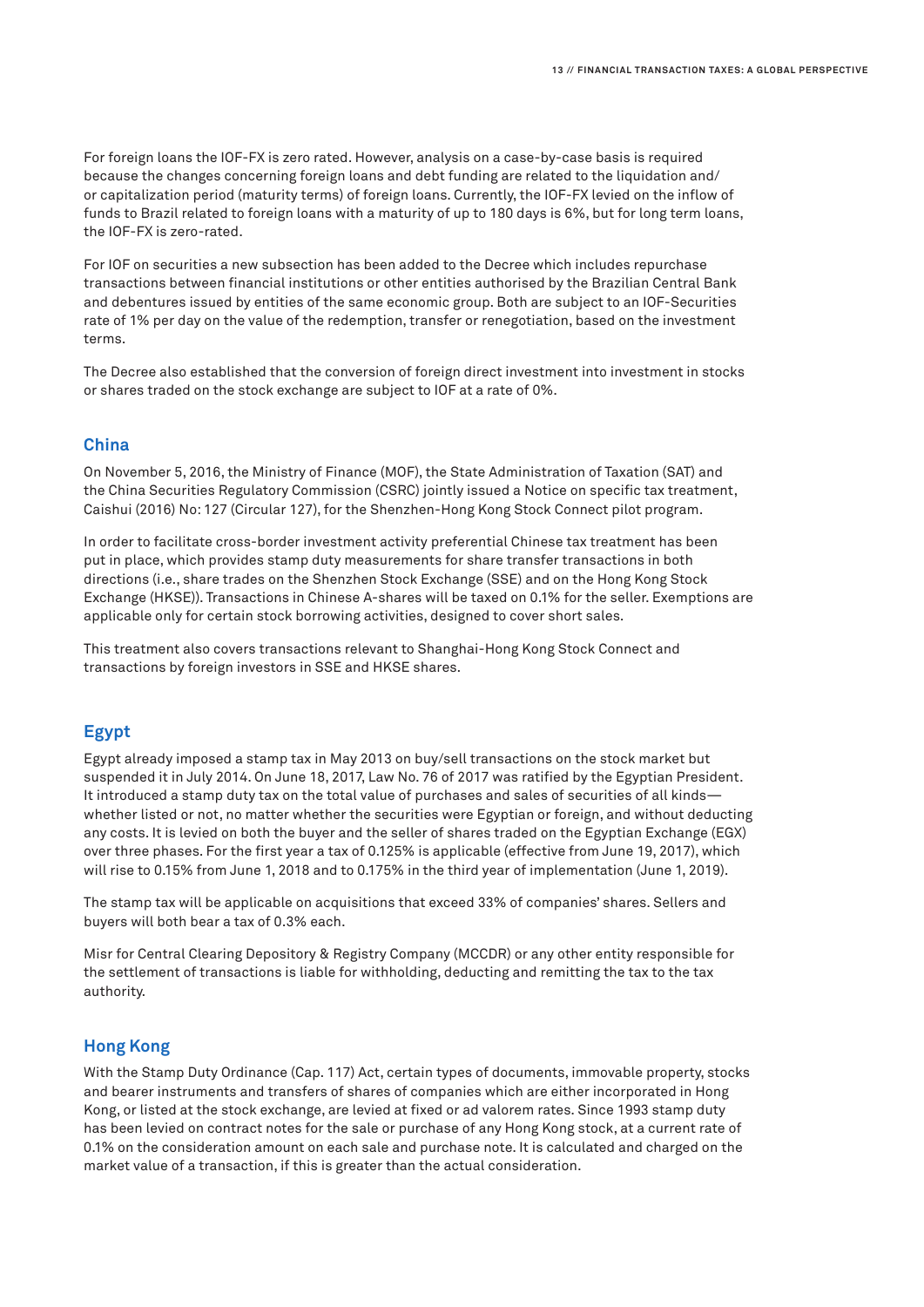Relief is available for transfers of shares or properties between 90% group members, transfers of shares under stock borrowing and lending transactions and regulatory capital securities issued by financial institutions in compliance with the Basel III capital adequacy requirements.

As of February 13, 2015, the transfer of Hong Kong shares or units of ETFs are no longer subject to stamp duty.

Hong Kong has signed certain tax treaties with Italy, leading the Italian Minister of Finance to publish a new list of States and territories that have an adequate exchange of information for income tax purposes, which includes Hong Kong. The enactment of the new list means that equity and derivative transactions executed on the Hong Kong exchanges (e.g., in Prada shares) are now able to qualify for the reduced "on exchange" IFTT rates.

#### **India**

The Indian government imposes a securities transaction tax on the purchase and sale of shares at a recognized stock exchange, which was introduced in 2004. It applies also to bonds, debentures, derivatives, units issued by any collective investment scheme, equity-based government rights or interests in securities and equity mutual funds.

It is not applicable to commodities, currency or off-market transactions. Transactions such as the conversion of securities into shares are, however, exempt. Shares of a company that are acquired whilst privately-held, but which is later listed, are also exempt on sale.

The tax is payable by the seller except for an exercise of an option in securities it would be the purchaser. The tax rate applicable varies depending on the following transactions:

- Sale of equity shares or units of equity-oriented mutual funds through stock exchange: 0.001%
- Sale of futures in securities: 0.01%
- Sale of options in securities: 0.05%
- Sale of a unit of an equity-oriented fund to a mutual fund: 0.001%
- Sale of an option in securities where the option is exercised: 0.125%
- For equity transactions that are delivery-based: purchase and sale is 0.1% of the turnover and for intra-day transactions, purchase is nil and sale is 0.025% of the turnover

#### **Malaysia**

Malaysia imposes a stamp duty on a wide range of documents at varying rates, such as affidavits, contracts, receipts and securities.

The rate of stamp duty for the sale of shares and stocks of marketable securities transactions is 0.3% whereas for loan agreements the rate is 0.5%.

Transfer of assets between associated companies is exempt from stamp duty.

#### **Pakistan**

With the Stamp Duty Act of 1899, Pakistan imposed tax on property, the purchase of shares of a public company listed on a stock exchange and the issuance and transfer of shares. With the Finance Bill 2015, the government inserted a new clause to the Stamp Act adding a tax for the transfer of shares from one Central Depository Company (CDC) account to another CDC account. The rates are as follows:

- 0.5% to 1.5% of the face value for the issuance and transfer of shares
- 0.01% of the purchase value for shares of public companies listed at a stock exchange
- 0.01% of the face value of shares on transfer from one CDC account to another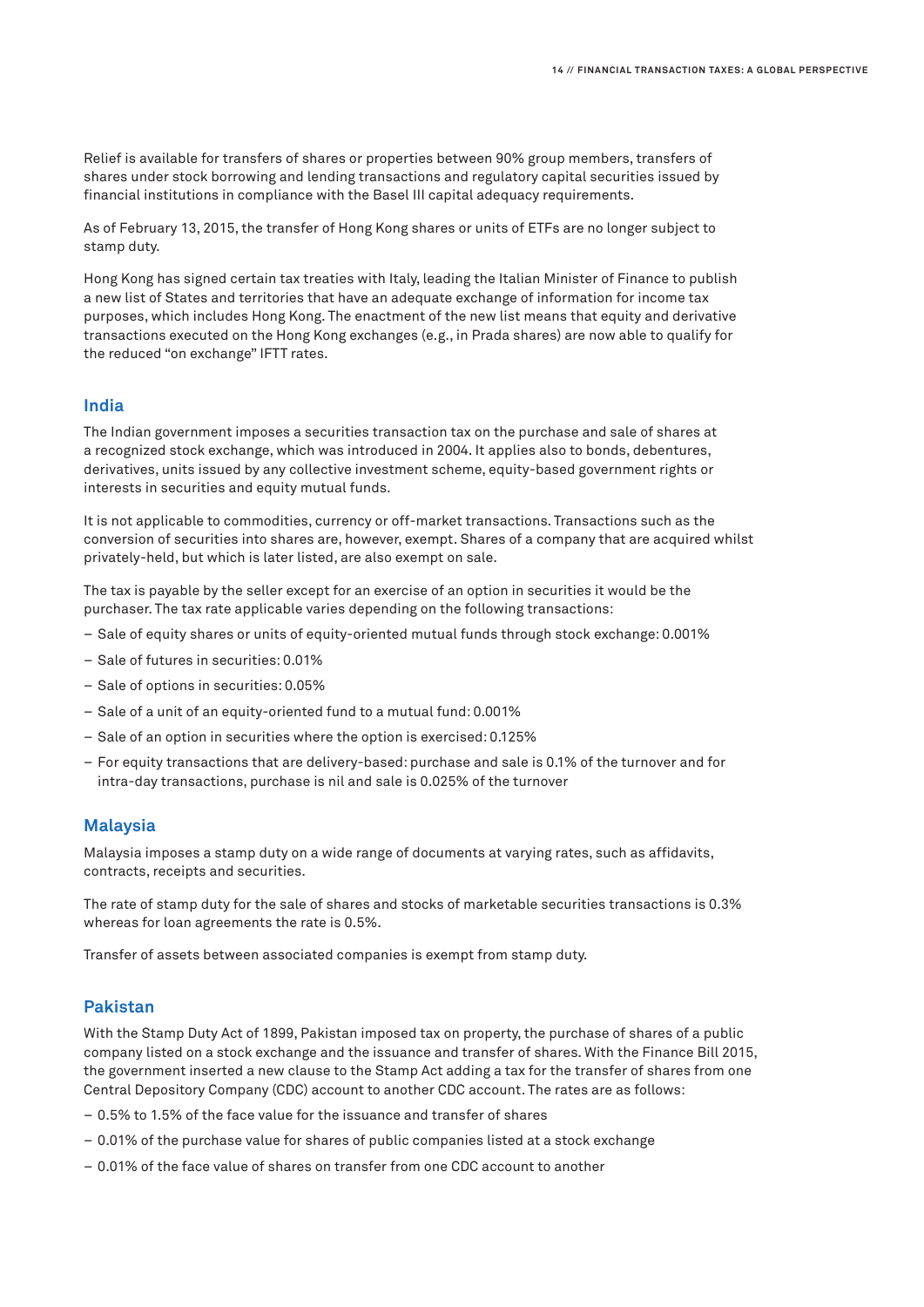#### **Philippines**

In the Philippines a documentary stamp tax (DST) is imposed under the National International Revenue Code. The issuance and transfer of shares is taxed at a rate of 0.6% of 1% of the taxable base whereas the documentary stamp tax on the sale or transfer of shares which are listed at the stock exchange is taxed at 0.75% based on the par value of the shares.

Based on the issue price of debt instruments, the applicable documentary stamp tax rate is 1.5% of the par value, but if the term is less than one year, it is applied in a proportional amount related to its term in days. Collection and payment is required by the selling broker on behalf of the client. Trading in the secondary market remains exempt pursuant to the Philippines Tax Code.

With the Revenue Memorandum Circular No. 95-2017 of November 2017, the Philippines Bureau of Internal Revenue (BIR) provided guidelines on the tax treatment of government securities repurchase programs (GS Repo Programs). Amongst others, the circular provides that GS Repo Programs are exempted from Documentary Stamp Tax.

#### **Singapore**

Stamp Duty is charged on documents related to property, mortgage, stocks and shares. The rate varies with the type of document and transaction value. For shares purchased, the value of the shares transferred is taken to be the average price on the stock exchange as of the date of documentation. If no average price is available, the latest average price of the shares can be used. The stamp duty rate for the transfer of shares is 0.2% of the purchase price or the value of the shares.

#### **South Africa**

The Securities Transfer Tax (STT) was implemented in July 2008 under the Securities Transfer Tax Act, No. 25 of 2007, together with the Securities Transfer Tax Administration Act No 26 of 2007. Therein the tax rate of 0.25% is levied for transfers of shares in a company or member's interest in a related corporation. STT applies to the purchase and transfer of listed and unlisted securities.

Exempt from STT are transfers of securities where no change in beneficial ownership takes place or where the liability of the tax is less than ZAR 100 in respect of the transfer of all securities during a month.

Previously, the outright basis of an equity collateral transfer was considered as a legal sale, thus attracting STT. Effective from January 1, 2016, outright transfers of collateral are exempt from STT, with the transferee responsible for ensuring that the collateral positions do not remain outstanding for more than twelve months, otherwise STT becomes due.

#### **South Korea**

The Securities Transaction Tax (STT) is imposed on the transfer of stocks of a corporation or interest. The Presidential Decree prescribes the flexible rates of 0.15% for shares traded on the Korea Stock Exchange and 0.3% for shares traded on the Korean Securities Dealers Automated Quotations (KOSDAQ) or the Korea New Exchange (KONEX).

For unlisted shares or interest a rate of 0.5% is imposed. The same rate applies on the transfer of shares or interest, but the government is authorized to adjust the tax rate in certain circumstances.

OTC transactions settled outside the KOSDAQ are taxed at 0.5%.

STT is applicable to both residents and non-residents but is payable by the seller only. The Korea Securities Depository is responsible for calculation, withholding and payment of it to the South Korean Tax Authorities.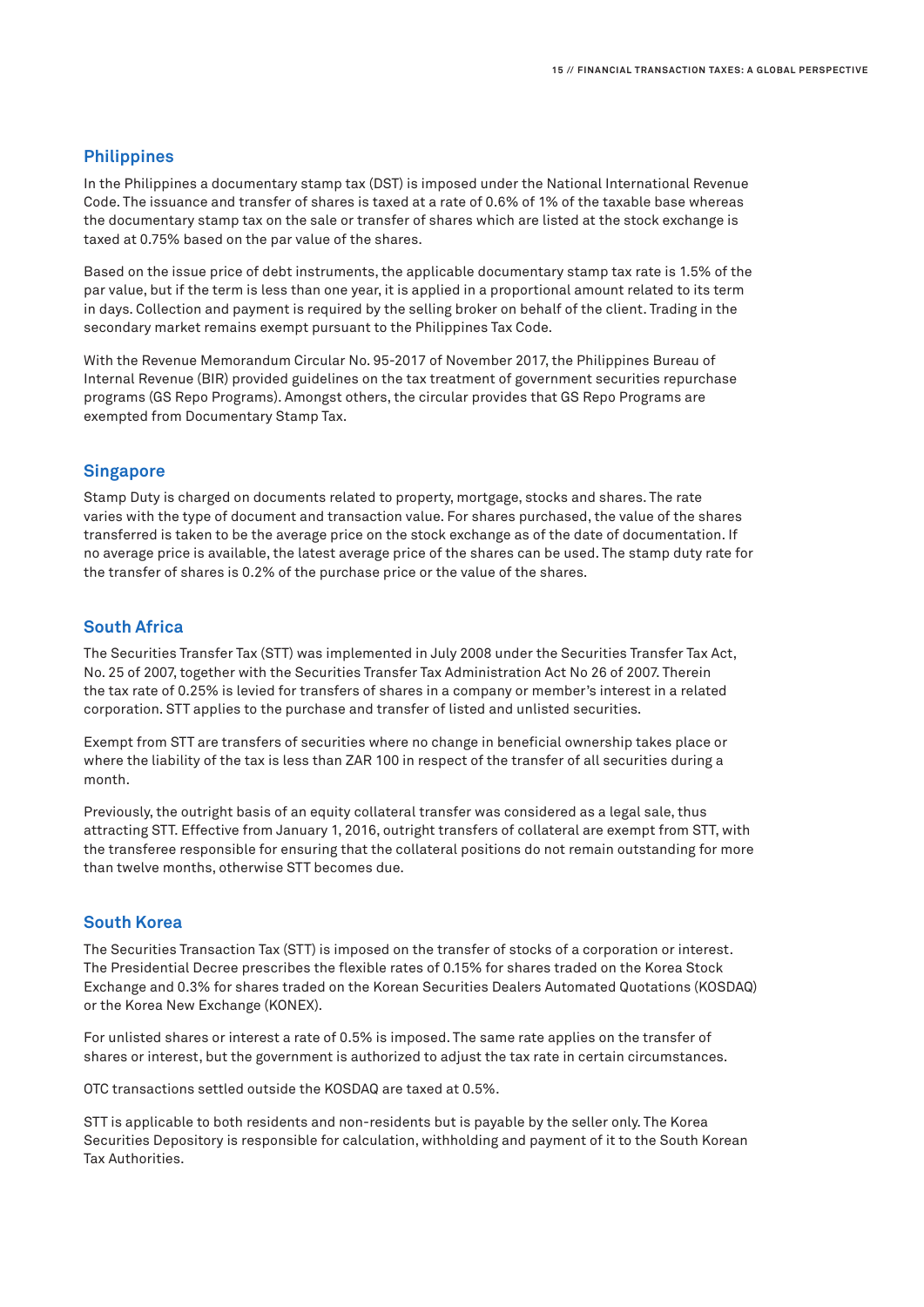#### **Taiwan**

The trading of shares issued by companies, corporate bonds and other securities offered to the public with government approval is subject to securities transaction tax in Taiwan.

Securities exempt from tax include: bonds issued by the government, REITs and bonds with warrants.

The tax is levied on the seller of securities, paid and withheld by the collecting agents (i.e., broker, transferee). The tax rates are as follows:

- A reduced tax rate applies as of 28 April 2017, for transactions on the purchase and sale of listed or tradable shares or share certificates embodying the right to shares issued by companies, new shares from convertible bonds and preferred shares with warrants. The new tax rate of 0.15% will be considered again for a possible further extension after one year.
- 0.1% of the transaction price of corporate bonds and other financial bonds government approved such as certificates issued by securities investment trusts.
- 0.1% for any other security approved by government (i.e., depository receipt, call/put warrant, beneficiary certificate.

There is also a Futures Transaction Tax levied on both sides of the futures with varying rates. The tax is based on the transaction price of the contracts and/or the premium paid. These are:

- 0.0000125% on 30 days interest rate futures contracts
- 0.000125% on 10 years government bonds futures
- 0.002% on stock index futures contracts
- 0.00025% on other futures contracts (i.e., gold futures)
- 0.1% on option contracts or option contracts on futures based on the premium paid

#### **Thailand**

Stamp Duty in Thailand is imposed on many documents with varying rates as set out in the Revenue Code. Documents subject to stamp duty include transfers of shares and debenture certificates with a rate of 0.1% of the transfer value without a specified upper limit. Loan documents are subject at a 0.05% rate with an upper limit of 10,000 Baht.

Exempt from payment of stamp duty is the transfer of Thai government bonds and transfers of share, debenture and certificate of debt issued by a co-operative for agriculture or the Bank of Agriculture.

The transferor has the liability to pay the stamp duty, but for transactions executed offshore the liability is with the first holder of the share transfer document in Thailand.

#### **Trinidad & Tobago**

The sale or the transfer of shares is applicable for stamp duty under the Stamp Duty Act of Trinidad & Tobago. The amount depends on whether the company is registered on the local stock exchange. A valuation report has to be provided by an independent service provider.

The stamp duty charged is the greater of 5% of the value of the shares transferred or 5% of the consideration given, where the company is registered on the stock exchange. Where the company is not registered on the stock exchange, the stamp duty charged is the greater of \$5.00 per \$1000 of the consideration given or \$5.00 per \$1000 of the value of the shares transferred.

No stamp duty applies to shares traded at the local stock exchange.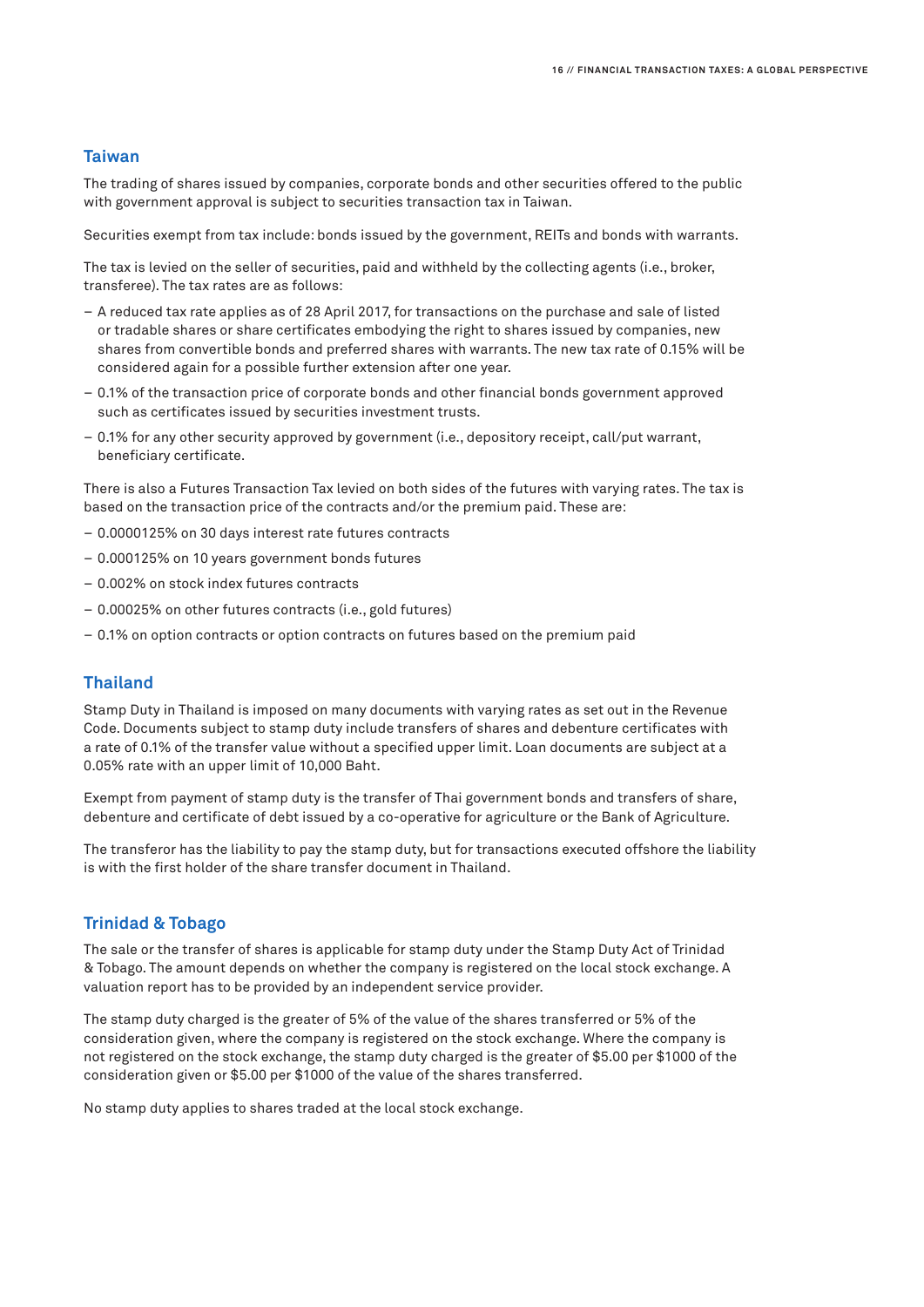#### **Venezuela**

On December 30, 2015, a new Financial Transaction Tax (FTT) law was enacted in Venezuela by Decree No. 2.169. The law was published in the Official Gazette No.6.210 with an effective date of 1st February 2016. The new tax of 0.75% is applicable to so called 'large financial transactions' taking place in Venezuela. The tax applies to legal persons appointed as special taxpayers by the Venezuelan tax authorities, making payments through Venezuelan banks or financial accounts or paying debts outside of the financial systems. The tax will also apply to legal persons who are legally related to special taxpayers and to legal persons or individuals making payments on behalf of special taxpayers. The tax is not deductible for Venezuelan income tax purposes.

The following transactions will be subject to Venezuelan FTT:

- Debits to bank accounts, correspondent accounts, trusts or demand deposits of any kind, liquid assets funds, fiduciary, and other financial market funds or any other financial instrument, in banks and other financial institutions
- Transfers of checks, securities, deposits in custody paid in cash and any other tradable instruments, after their second endorsement
- Acquisition of cashier's checks
- Active transactions between banks and other financial institutions
- Securities transfers between different beneficial holders
- Payment of debts without financial system mediation
- Debits to accounts in private organized payment systems not operated by the Central Bank of Venezuela
- Cross-border payments

State-issued securities, certain tax payments and transfers of funds between accounts of the same beneficial owner are exempt from taxation.

The Decree exempts the following transactions:

- The first endorsement made on checks, securities, deposits paid in cash and any other financial instrument
- The transfer of funds by the account holder between its accounts at a bank or financial institution incorporated and domiciled in the Bolivarian Republic of Venezuela (this exemption is not granted for accounts with more than one holder)
- Debits generated by the purchase, sale and transfer of the custody of securities issued or certified by the Republic or the Venezuelan central Bank, and of securities traded in the agricultural market and the stock exchange

On January 22, 2016, the Administrative Order No. SNAT/2016/0004 was published in the Official Gazette No 40.834 by the tax authority. Banks and financial entities were appointed as FTT withholding agents and a technical instructions manual was established. The FTT withholding agent therefore has to adhere to the following regulations:

- Daily reporting of FTT transactions at the close of business
- Payment and filing of the FTT amounts to the tax authorities
- Weekly filing of detailed information return of FTT withholdings applied (every Sunday)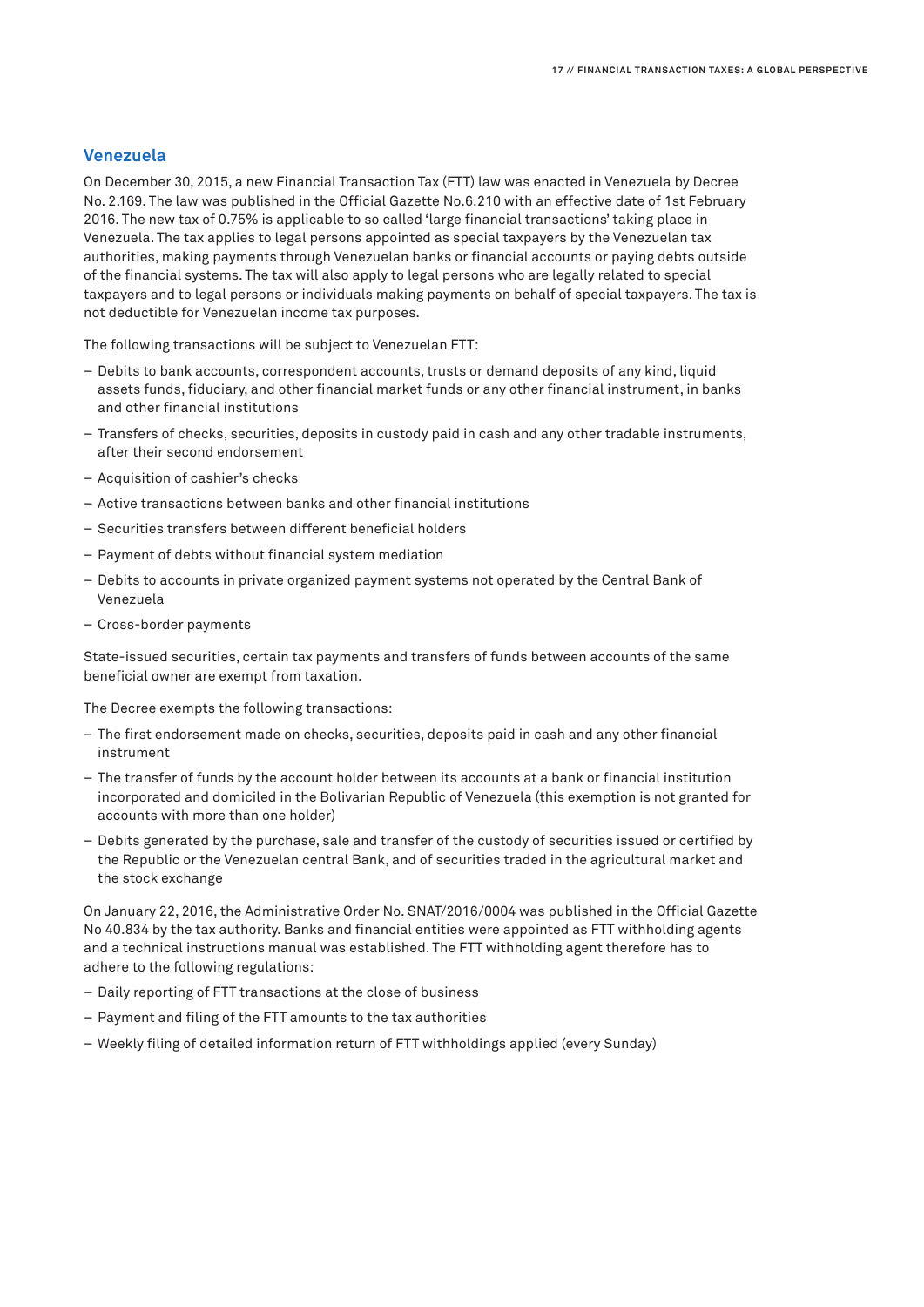## **6. Comments**

As shown by the above summary of established and proposed taxes, the taxation of financial transactions is not a new phenomenon.

BNY Mellon believes that financial transaction taxes will continue to be on the agenda for the foreseeable future.

But beyond detailed questions of implementation, there are broader questions. What is the right way to tax the financial sector? Does such a tax fit into the broader regulatory agenda?

In the European context, there is also the question of whether any FTT is compatible with the single market; this question applies to both individual, national FTTs, and to the current proposal for an EU FTT, as this EU FTT will probably be applied in only 10 of the 28 Member States.

Among the priorities of the European Commission is the encouragement of long-term financing. In this context, the introduction of a limited-scope FTT that covers only equities, and possibly some equitylinked derivatives, would appear to be anomalous.

Another of the priorities of the European Commission is to introduce a "Capital Markets Union" within all twenty-eight Member States. It seems highly likely that any work in this area will include work on the taxation of financial activities and of the financial sector.

With the current open issues regarding treatments of pension funds or whether or not to include intra-group transfers for taxation, tax rates and collection methods, the looming Brexit negotiations have led governments to grow wary of furthering this agenda at present.

It is, therefore, challenging to predict where the journey will lead for any FTT. The likely direction will still be the subject of considerable ongoing debate globally as well as on a European level.

Nevertheless, FTT together with other policy instruments could offer an attractive mechanism to politicians to help reform the global financial system.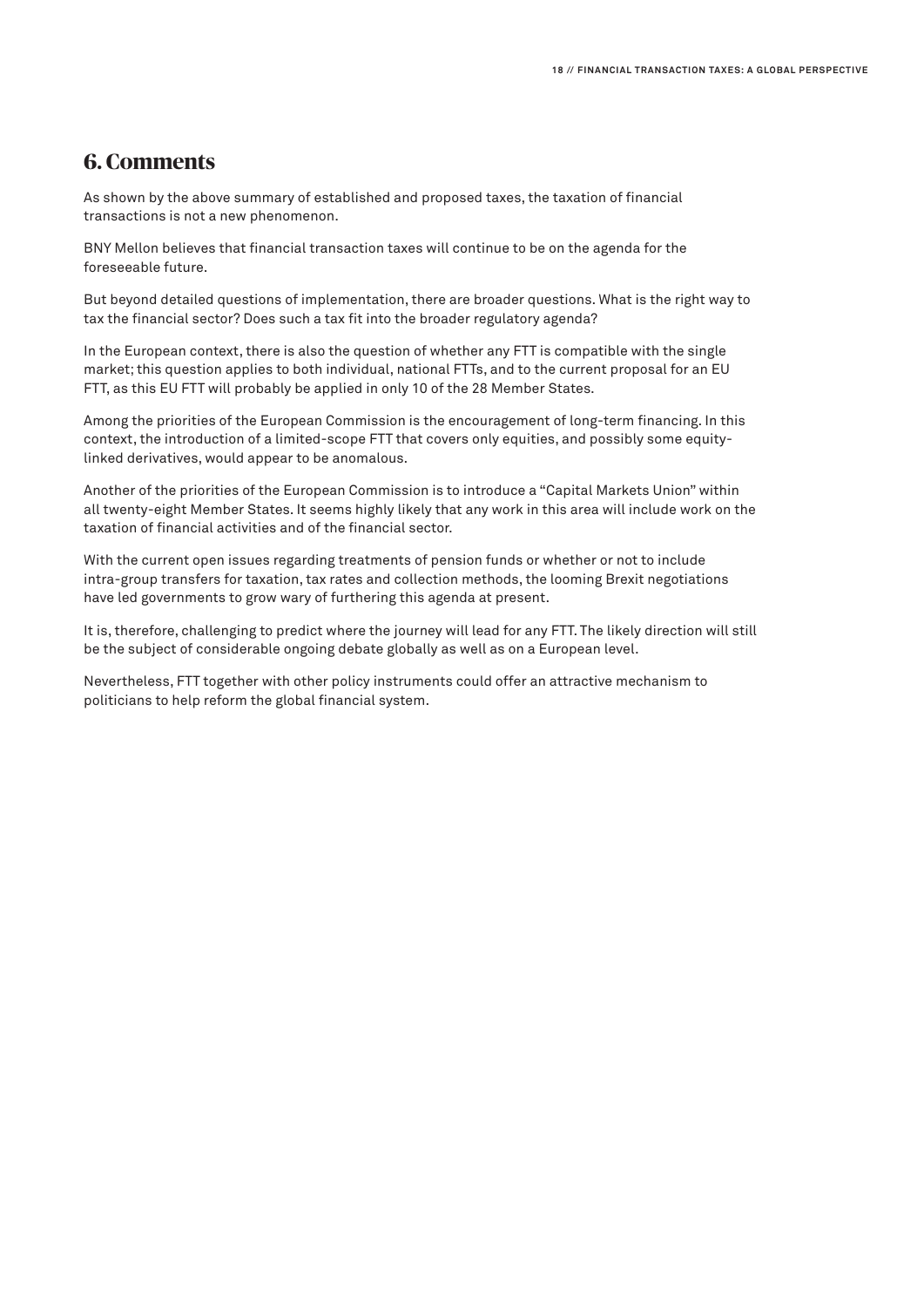## **Contact Us**

For more information, please contact your Relationship Manager or the author of this market brochure.

#### **Mariano Giralt**

Head of Global Tax Services Tel: +44 207 163 6463 mariano.giralt@bnymellon.com

#### **Jas Hayre**

Global Head of Tax Risk & Financial Markets Tax Global Tax Services Tel: +44 207 163 7488 jas.hayre@bnymellon.com

#### **Sabine Burneleit**

Senior Tax Manager Global Tax Services Tel: +49 120 14 1429 sabine.burneleit@bnymellon.com

#### **BNY Mellon Global Tax Services**

BNY Mellon's Global Tax Services team provide clients investing in over 100 markets worldwide with the support to navigate the complexity of the global tax environment by identifying courses of action throughout the investment lifecycle of their financial assets. Our team of tax professionals perform research on tax market changes to assist our clients in meeting their regulatory tax obligations, while at the same time reducing tax leakage by identifying the most preferential rates of tax. Working proactively to recognize emerging tax changes, influence and shape tax policy, the team's contribution of expertise to the industry includes: the annual BNY Mellon Tax and Regulatory Client Forum, regular speaking engagements, thought leadership, and our membership of leading tax bodies. For more information, please contact us or see www.bnymellon.com.